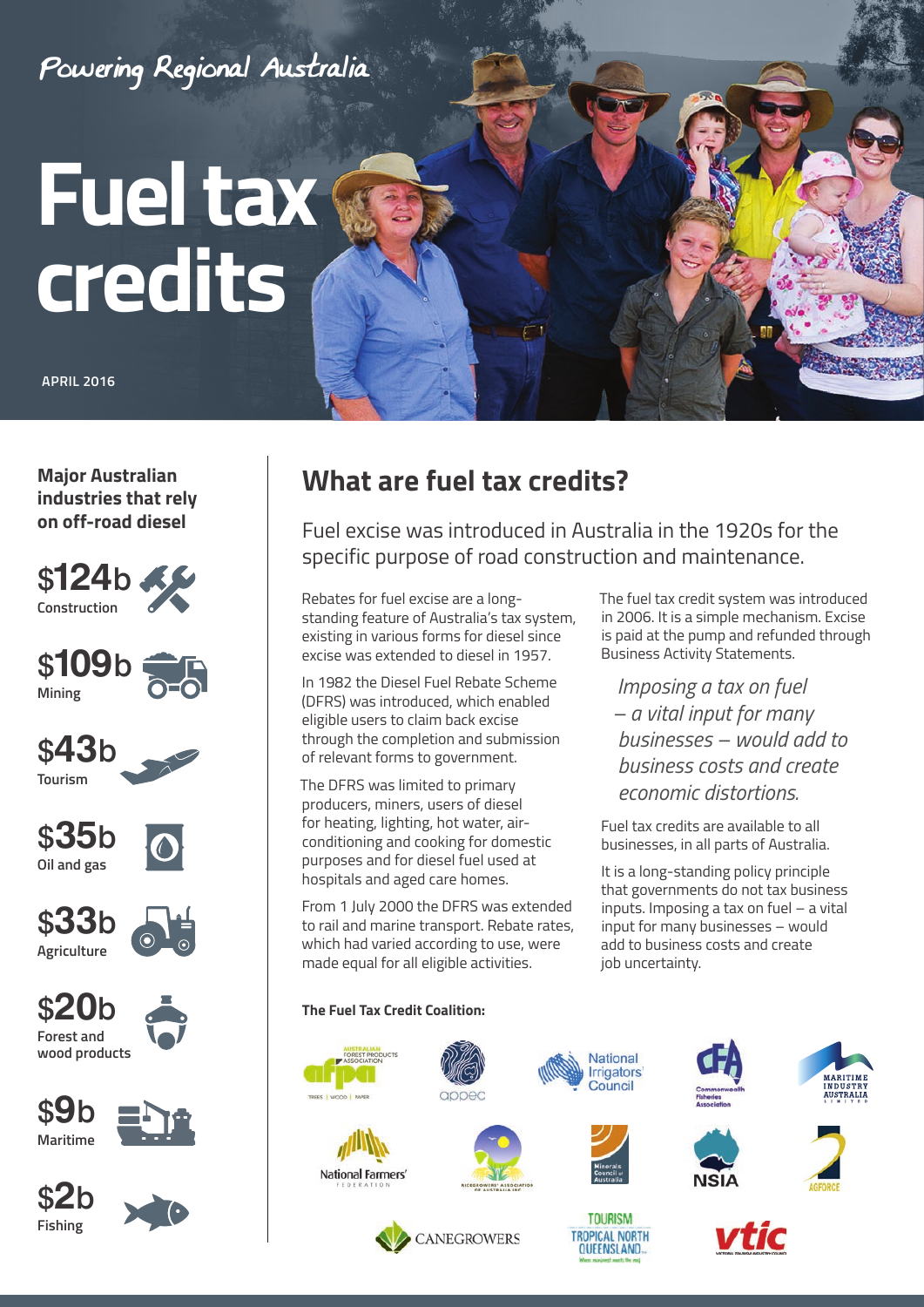## **Why are there fuel tax credits?**

The purpose of the fuel tax credits scheme is to remove the effect of fuel tax on business inputs; the same tax policy principle that underpins the GST.

Fuel tax credits also recognise that excise is an implicit road-user charge originally introduced to fund public roads. Farmers operate vehicles and machinery on farms not public roads. Miners fund and build private roads.

Fuel tax credits further recognise that excise should not apply to the use of fuel in electricity generation because excise is targeted at transport use of fuels - not electricity generation, heating or other applications.

Fuel tax credits are claimed by a range of industries and by households. They are vital to the competitiveness of industries operating in regional Australia.

Large export earning industries such as mining, agriculture, fishing, forestry and tourism rely on diesel to operate heavy machinery off-road and to operate in remote areas off the electricity grid.

Any changes to existing fuel tax credit arrangements would amount to a new tax on regional and rural Australia and would hit industries and jobs in Northern Australia particularly hard.

### **Number of claims by industry (%)**



**Agriculture Transport Wholesale and retail trade Manufacturing Construction Mining Other** 

#### **Case study 1**

# **Agriculture relies on on-farm diesel use**

 **Hayden Cudmore, Griffith NSW**



## Farming is in Hayden Cudmore's blood.

**The third generation on his family's irrigated farm outside Griffith, Hayden started as his parents' employee in 1983.**

In 1994, Hayden bought into the family business and now farms 800 ha with wife Veronica and his three children.

'We use a large amount of diesel in our business,' Hayden says. 'Preparation of land for farming, harvesting crops and simply driving the ute around the farm to check on stock.

'There's not a single day I don't use diesel on-farm in some way.'

Diesel pumps underwrite a back-up system for annual crops, such as rice.

'Linked to the dam, they can pump water to crops if and when they need it', he savs. 'We might spend around \$80,000 a year on diesel. It's a significant business input.'

He recently invested in a diesel pump to help mitigate high electricity prices. The certainty around the fuel tax credits scheme underpins that investment.

'Farmers can't control commodity prices. We compete in a global market. Any measures to keep costs down are important to our bottom line.'

'Australians are the most efficient rice growers in the world. But we operate on the slimmest of margins.

'Getting rid of fuel tax credits would increase our costs, further undermine our competitive capacity, impact on our ability to continue employing staff and basically make it difficult to stay farming.'

> **David and Lyn Slade Kendenup, WA**

The Slades' 5,700 ha Glenridge Park uses about 100,000 litres of diesel each year.

The farming family has built around 25 kms of onfarm laneways to maximise production and productivity.

Fuel tax credits recognise that a business that builds, uses and maintains its own roads should not be liable to pay the excise.

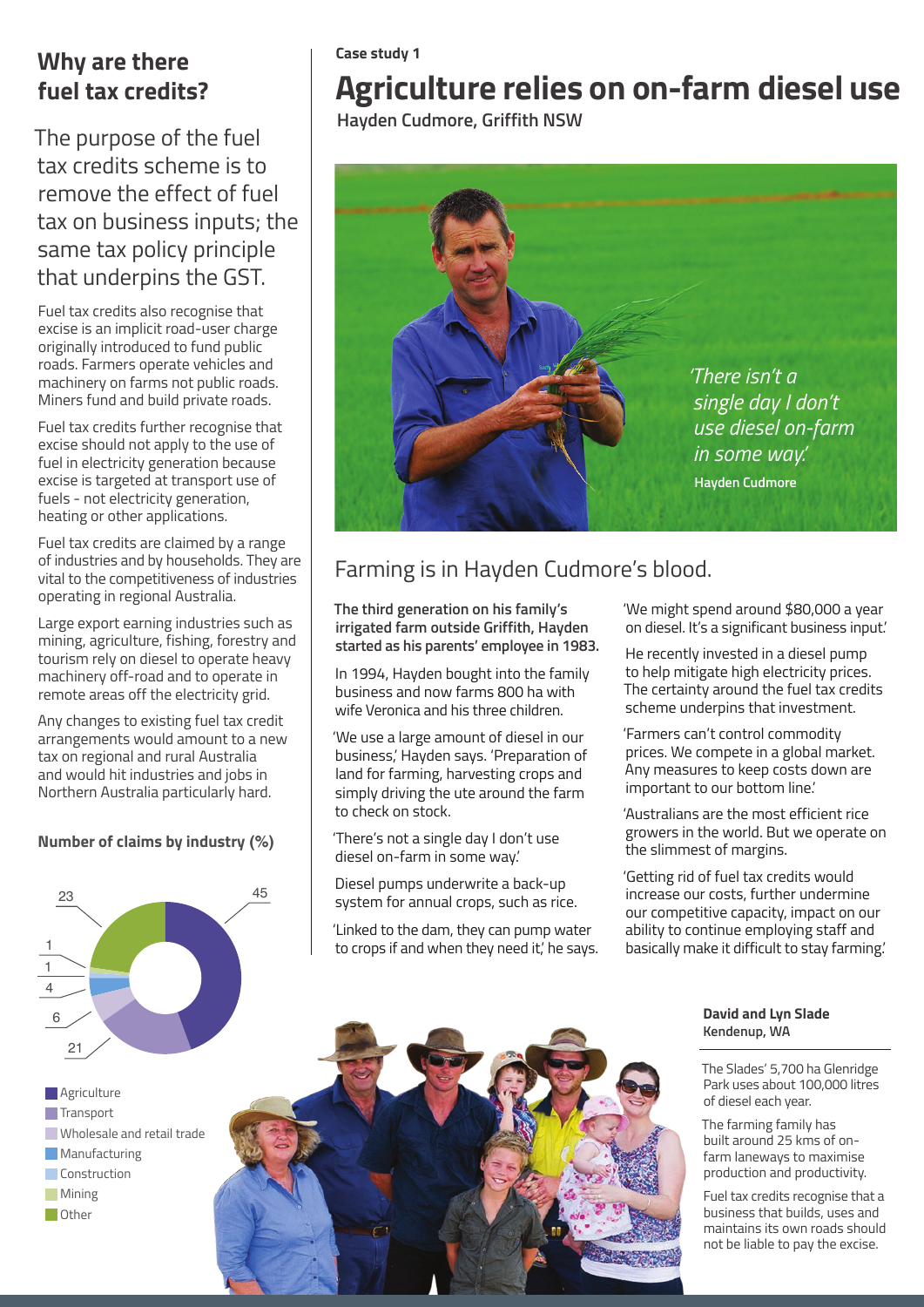## **Fuel tax credits are not a subsidy**

## Treasury has categorically rejected the view that the fuel tax credit scheme amounts to a 'subsidy'.

In its 2011 submission to the G20 Energy Experts Group, Treasury stated:

*'Fuel tax credits are not a subsidy for fuel use, but a mechanism to reduce or remove the incidence of excise or duty levied on the fuel used by business off road or in heavy on-road vehicles.'*

A senior Treasury official told a Senate hearing in June 2014:

*'… the principal rationale behind the fuel tax credit system … was to ensure that a number of industries that used fuel off road were not subject to double tax.'*

Further, the fuel tax credit scheme is not classified as industry assistance by the Productivity Commission. In the *Trade and Assistance Review 2013-14*, the Productivity Commission concluded:

*'The estimated effective rate of assistance from tariff and budgetary assistance for mining is negligible.'*

A research note from the Parliamentary Library also directly stated that fuel tax credits are not a subsidy:

*'…the rebate for excise paid on fuel that eligible businesses use as inputs is not a subsidy to fuel use. Rather, the rebate is designed to relieve businesses of input taxes that can reduce output and living standards.'*



### **Case study 2**

# **Diesel makes remote worksites viable**

 **Newmont Asia Pacific, Tanami Desert, Northern Territory**



Newmont's Tanami gold operation is one of Australia's most remote mine sites located in the Tanami Desert in the Northern Territory.

#### **Its nearest neighbour is the remote Aboriginal community of Yuendumu, some 270 kms away.**

The mine is situated on Aboriginal freehold land owned by the Warlpiri people and managed on their behalf by the Central Desert Aboriginal Lands Trust. Due to its remoteness, the workforce of approximately 750 personnel is all fly-in, fly-out.

'Power costs equate to approximately a quarter of the fixed running costs of the operation,' Jarrod Riley, Manager Sustainability and External Relations - Tanami Operations says.

In 2014 Newmont Tanami produced over 167,000 MWh, which consumed more than 41 million litres of diesel.



Almost 13 million litres of diesel was used operating equipment, including 22 underground dump trucks, six underground boggers (loaders), four underground drills, seven integrated tool carriers, three agitator trucks, 10 wheeled loaders, two water carts, five 50 seater buses, five graders, four excavators, five roadtrains and more than 50 light vehicles.

'Removal of the fuel tax credits, particularly to a remote operation so reliant on diesel, will greatly impact profitability. This impact will then flow on to both the Northern Territory Government and the Traditional Owners through lower royalty payments,' Jarrod says.

*'Everything on Green Island Resort is powered by diesel from the air-conditioning in the hotel rooms to the water desalination plant.'*

**Tony Baker Quicksilver Group, QLD**